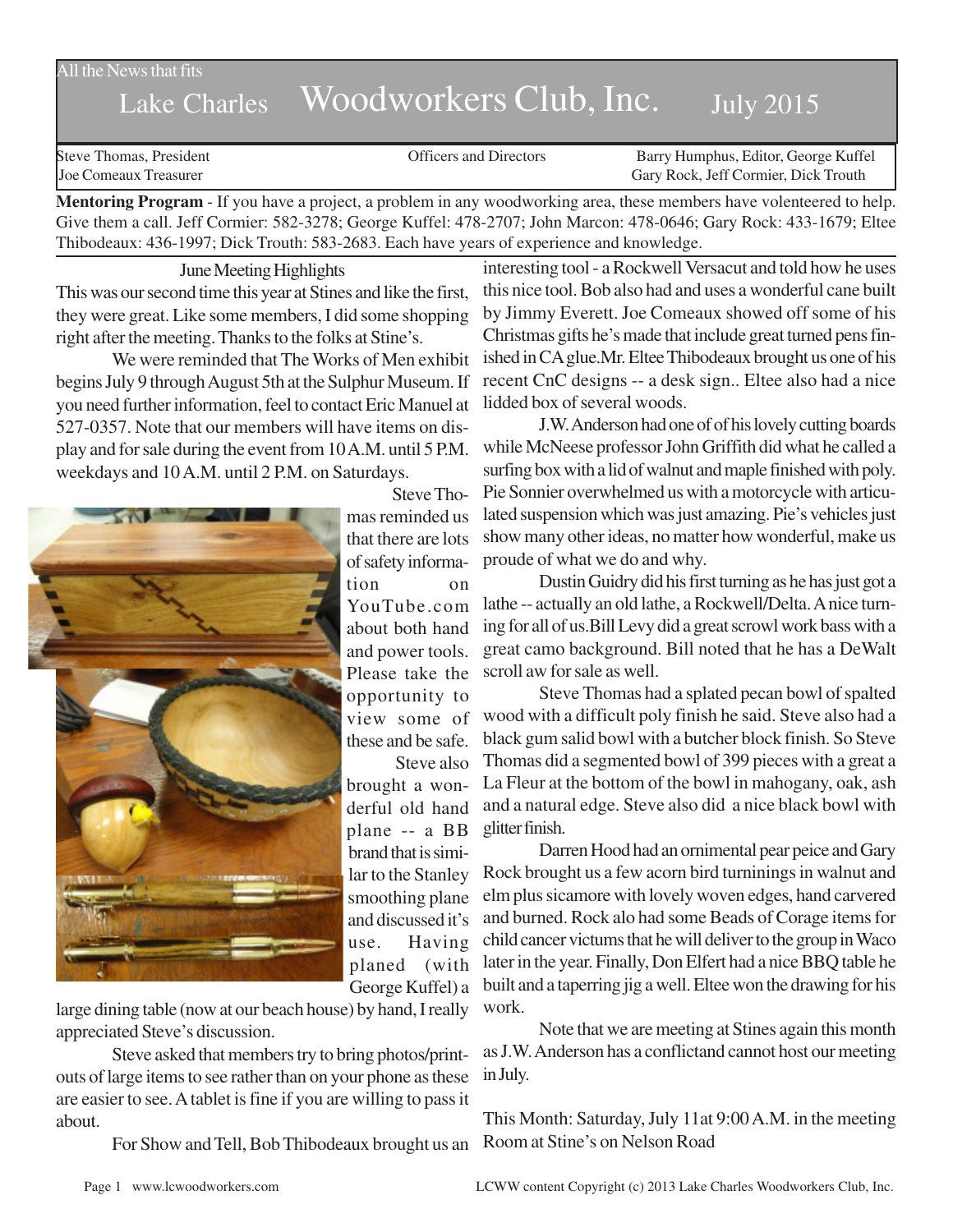When That Little Voice Speaks to You When you hear that voice in the back of your head saying, "this isn't right," listen to it and rethink the operation. Ask yourself WHY. Rehearse an unfamiliar cut first, without any spinning steel. If you feel uncomfortable with it or it looks not quite right, think it through then jig-up to make it safer, or find another way.

Never put your body directly in line with the blade when making rip cuts at the tablesaw: If the board kicks back, it's coming straight at you. Also, never place your pushing hand in direct line with the cutting motion, regardless of the tool.Whether the fence is on the left or right of the blade, stand to the side of the blade opposite the fence--body out of line with the cut.

When not in use or during blade changes, unplug power tools or, if the tool has one, remove the safety tab from the on/off switch. This prevents both you and shop visitors (young and old) from accidentally turning on a tool. The same principle applies to pneumatic tools: When adding fasteners to a nailer, always disconnect the air hose first. Unless you can see the loose plug free of the outlet or the yellow safety tab absent from the switch, assume the tool's ready to go.

Get comfortable, but not too comfortable, with your tools. When a project requires repeated cuts for identical parts -- making the same cut 20 times -- your mind can wander. Stay focused. Never walk away from a tool when it's running and always wait for the blade to come to a complete stop before reaching for cut-offs near the blade. Move finished pieces off your machine, and take a break if you get tired, bored with repetitive cuts, or even hungry.

Use pushsticks designed with plenty of surface area in contact with the workpiece; they hold the board down while keeping your hand several inches from the blade. A pushstick doesn't have to be pretty, complicated, or expensive -- a shop-made one can consist of just scrap 2x4 with an MDF heel. Keep a pushstick at each tool station and always within easy reach.

If your shop has a layer of sawdust as thick as urethane on a gym floor, that dust presents a slipping hazard. Sweep it up. Also, dispose or store loose cutoffs and tools not in use. Clear off machines before use and make sure there's nothing that may shift into your cutting path or the blade during the machine's operation. Don't just chuck your scrap in a pile in the corner. Keep your floors cleaner and pieces separated with a cutoff bin.

Check every tool before use, even if you were the last to use it: Look for debris near the cutterhead or blade and any loose or misaligned parts that could become projectiles when you turn the tool on. Keep blades sharp and clean: Forcing a workpiece through a dull and dirty blade increases the risk of a hand slipping (and may cause burns and tearout on your workpiece, as well). Check



blades for broken or loose teeth like the one marked here. Such damage can create a dangerous imbalance in the blade.

# Don't Get Burned

You've heard plenty about protecting yourself from spinning blades or bits above. But what about protecting your shop - - even when you're not around? A fire can wipe out an extensive investment in tools and materials. If your shop is close to or part of your home, a blaze can even threaten you and your family. Follow these simple tips to avoid a disaster.

Cut back on the amount of finishes, solvents, and other flammable materials you keep on hand. This reduces a ready -- and volatile -- fuel source should a fire break out. Buy small quantities, keep them in the original containers, and use up old finishes on shop projects. Properly dispose of materials you haven't used in years.

Smoke detectors protect you inside your home, but dust in a shop can set them off. Instead, install a heat detector (above door) with both rate-of-rise (sounds an alarm if the temperature climbs too quickly) and fixed-temperature detectors (alerts you if a set temperature is exceeded). A good one costs about \$50 at Fire Safety in Lake Charles home centers and online. Keep a fire extinguisher near each exit so you can fight a fire and still have an escape route. An extinguisher with an ABC rating fights fires in paper and wood (A), gasoline and other combustible liquids (B), and electrical components (C).

Repair or replace damaged power cords on tools. When you need an extension cord, choose the proper size: a 12- or 14-gauge cord for benchtop and power hand tools. Avoid placing cords where they will be stepped on or pinched. If you rely on power strips or multi-taps to make one receptacle do the work of several, bite the bullet and add circuits to your shop.

Boy Scouts use wood shavings, paper, and sticks to light a fire. Sound like a corner of your shop? Clean up the kindling and keep combustible material away from heaters, stoves, appliances with pilot lights, and bench grinders that throw sparks. Continues on Page 3.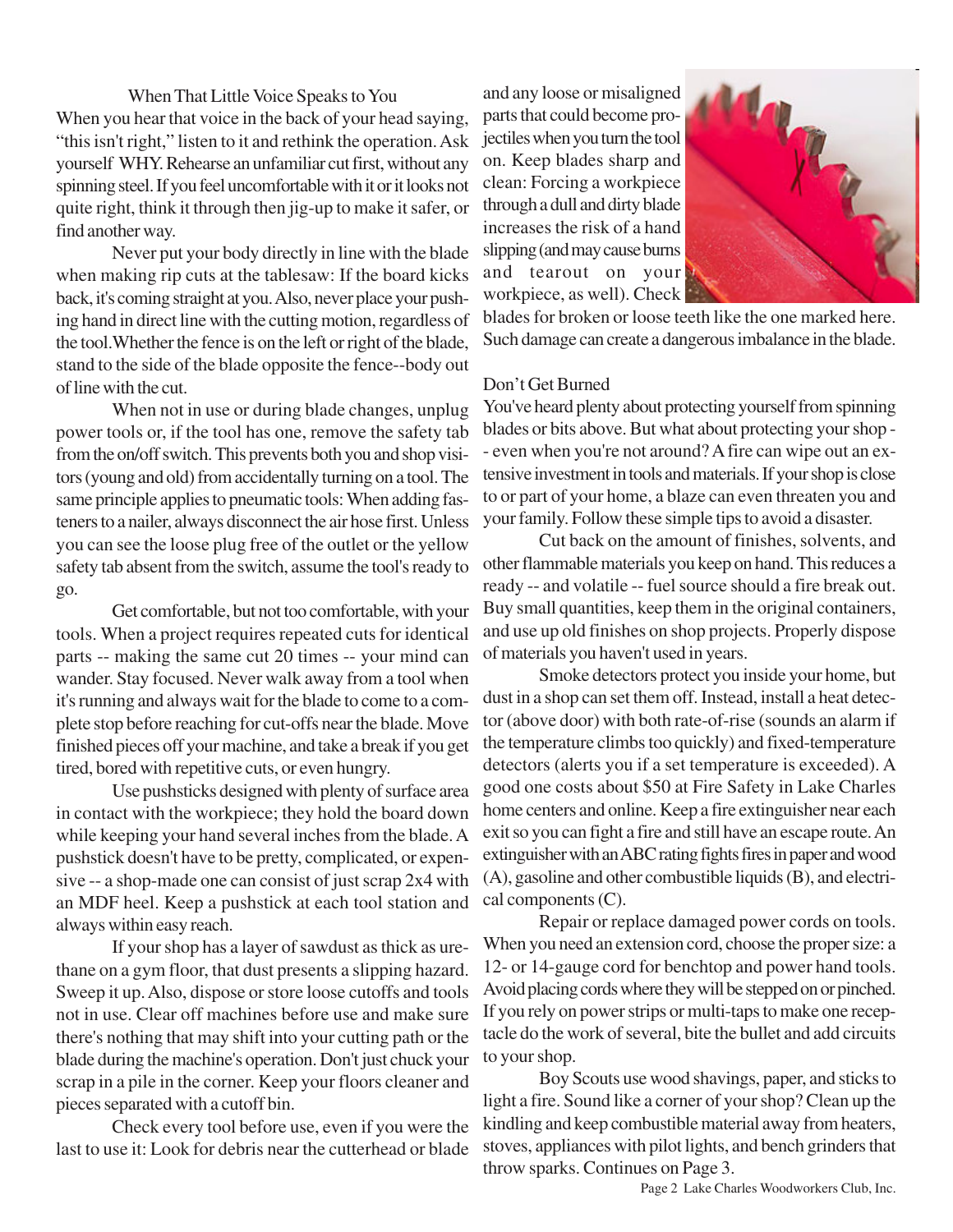# Saftey Continues . . .

Finally, oils in finishes create heat as they cure. Concentrate that heat in a crumpled-up rag or paper towel and it can spontaneously burst into flames. Always lay finish rags and towels flat on the floor or draped over the edge of a bench to dry thoroughly before disposing of them.

#### Router Safely

The router table is a great place to machine easy-to-manage, midsize pieces and narrow moldings. With the router fixed into a tabletop, you can focus your attention on the workpiece instead of the tool. And you always should "take it to the table" whenever you work with pieces so small that you wouldn't be able to see or grasp them beneath the base of a handheld router.

But what about oversize tasks, such as rounding over the edges of a dining-room tabletop? That's when you take a handheld router to the workpiece. Perched on the edge of a workpiece, a handheld router can get tippy; but you can counter that. Simply rotate the router so the handles run *perpendicular*, not parallel, to the workpiece edge, and use one hand to exert pressure squarely over the workpiece while merely moving the router with the other.

Before routing freehand or on the table, ask yourself which direction everything needs to move. To cut with more control and less chatter, rout so that the bit's cutting edges meet the wood head-on. (In the reverse, a technique known as climb-cutting, the cutting edges tend to ride along the workpiece, like wheels on a car, rather than digging in and cutting. This might cause the router to jerk away from you.)

So how do you know which direction is which? In a handheld router, the bit spins clockwise when viewed from above, so move the router counterclockwise when routing outside edges. For inside cuts, rout clockwise. When your router is mounted underneath a table, the bit spins counterclockwise, so always feed workpieces from right to left.

Although you can't typically use a fence when routing irregular shapes on a router table, you still need a way to control the workpiece as you begin your cut. So install a removable starting pin in your router table -- the closer to the bit the better -- and use it as a fulcrum to ease the workpiece against the whirling cutter, as shown at right. After making contact with the bit's guide bearing, you no longer need to brace against the starting pin.

You can make your own pin by cutting the head off a bolt and threading the shaft into a hole tapped into your router table or insert. Or clamp a pointed piece of scrap to your router table to act as a pivot point to start the cut.

Page 3 Lake Charles Woodworkers Club, Inc. No matter what you're routing, you need to maintain a firm hold on the workpiece while keeping your fingers in the clear. That proves especially difficult, though, with tiny pieces. For safer, cleaner cuts, follow these three steps:

First, always use a router table with the smallest reducer ring that fits the bit.

Second, close up the bit opening in the fence as much as possible or create a zero-clearance sacrificial fence from scrap stock or MDF.

Finally, keep a good hold on the workpiece by locking it into a handscrew clamp. It grips small, irregular shapes; it keeps your hands at a safe distance; and its wooden jaws won't cause damage if they contact the router bit.

Protect your hearing -- please. No single hearing protection device delivers by itself great protection against dangerous sound levels than disposable foam plugs. When inserted correctly into the ear canal, these inexpensive dandies reduce noise levels by about 35 to 45 decibels. And you can get even greater protection by wearing them in conjunction with a good pair of muff-style protectors. The downside of muff protectors is the place where we live. In an unairconditioned shop, they get mighty hot to wear.

To learn how to properly insert the foam plugs, download the free PDF below from Elliott Berger, senior scientist at E-A-R/Aearo Technologies, and a leading authority on hearing protection. See: http://images.meredith.com/ wood/pdf/Foam-plug-fitting.pdf

One more thing: dress for safety. Our Eyes: protect your eyes with goggles or safety glasses equipped with side shields when using woodworking power tools. Full-face shields give the utmost protection using a table saw, router or a lathe.

For sanding operations, wear a dust mask that makes a tight seal around the nose and mouth. If you are finishing, it is best if you are wearing a chemical filter containing activated charcol.

As mentioned above your ears always need hearing protection, such as muffs or ear plugs, when tools are running.

For your clothing roll long sleeves above the elbow or wear a short-sleeved shirt. Long hair should be tucked under a cap.

For your personal accessories, remove all jewelry, such as wristwatches, bracelets, or large rings. Do not wear ties or loose clothing that may catch in moving parts.

What you wear on your feet is also important. Your shoes prevent slipping so consider wearing shoes with soft soles such as some rubbery product. Running or walking shoes work well. *Barry Humphus*